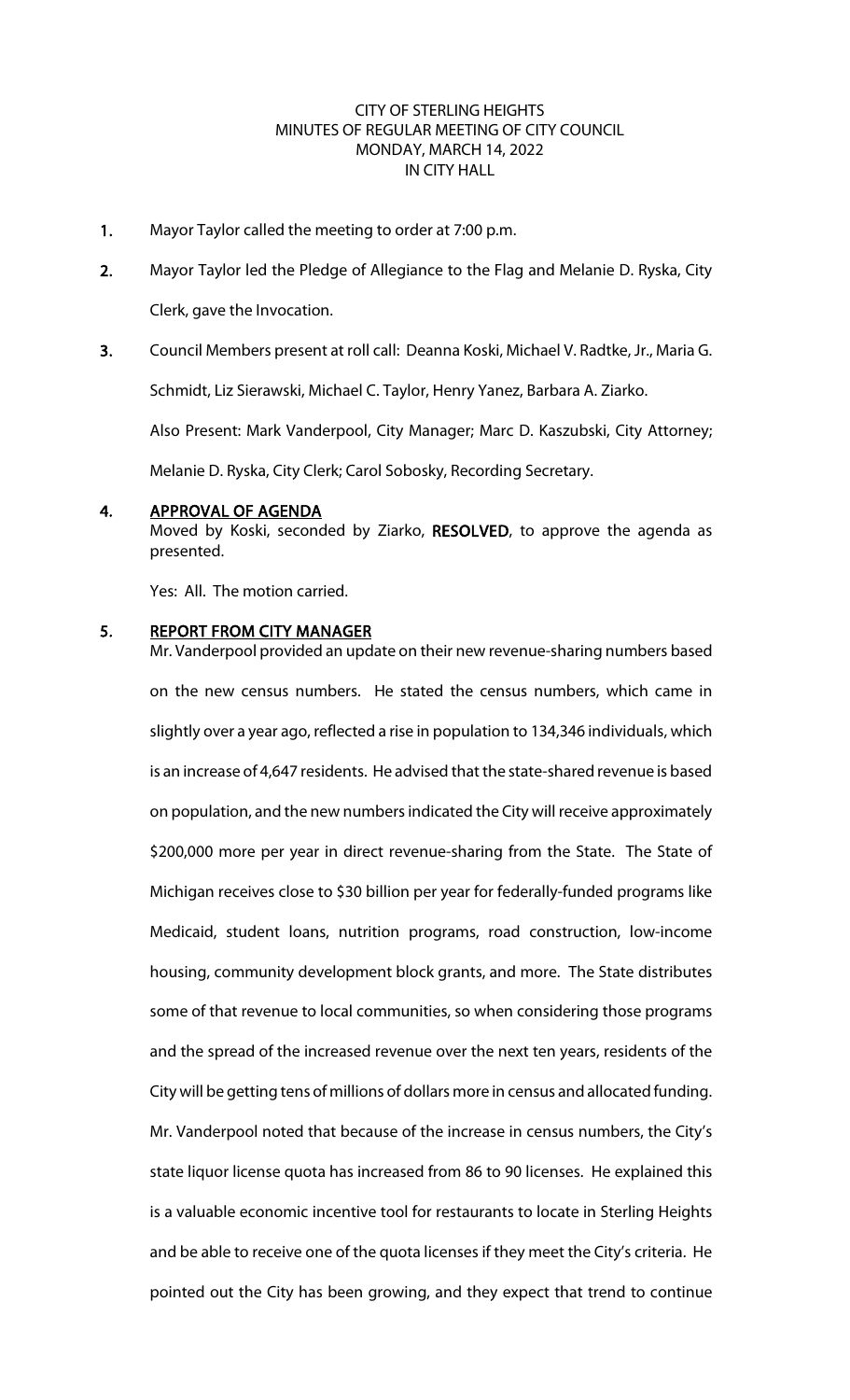over the next couple of decades. The City is fully built out, but there is a lot of redevelopment, including numerous closed schools being redeveloped with single-family or multi-family housing. They are seeing a lot of residential growth so they want to continue that trend.

Mr. Vanderpool reminded everyone that SHINE Day will be held on May 7, 2022, and they are always looking for volunteers. They meet at 9:30 a.m. at First Church on Dequindre Road and spend a couple of hours helping individuals in need clean up their properties. These individuals do not have the ability to do so on their own, either through some financial hardships or mobility limitations.

Mr. Vanderpool stated that on Monday, April 4, the City will begin its  $31^{st}$  year of offering separate curbside collection of yard waste. He reminded that waste has to be in approved paper bags or carts with a sticker on it, and the stickers are available at the City facilities.

Mr. Vanderpool provided a brief update on a request made by Councilman Yanez at the last meeting for City Administration to provide City Council with the cost for all lawn care based on contracts, including mowing, weed control, and landscaping. He indicated he pulled that information together with the help of staff, and he shared it with City Council earlier today. He explained that the City expends approximately \$1 million a year in turf maintenance, which includes rights-of-way, medians across the City, including those along M-59, Mound Road, Van Dyke, and Schoenherr, as well as rights-of-ways alongside roadways where there are no medians. There are also twenty-six parks that require turf maintenance. He noted they have a very proactive private property Noxious Weed Ordinance, and although they have great compliance, there are homeowners' lawns that go into violation, and the City has to coordinate the mowing of those lawns, although they get reimbursed for some of that. He advised they also have the maintenance of all of their city facilities, including City Hall, the Upton House, Police Station, Public Library, District Court, Public Works facility, Community Center, Senior Center, Amphitheater, Nature Center, VELOCITY Center, and all of their Fire Stations. The scope of all of this work, which is bid out, is significant, but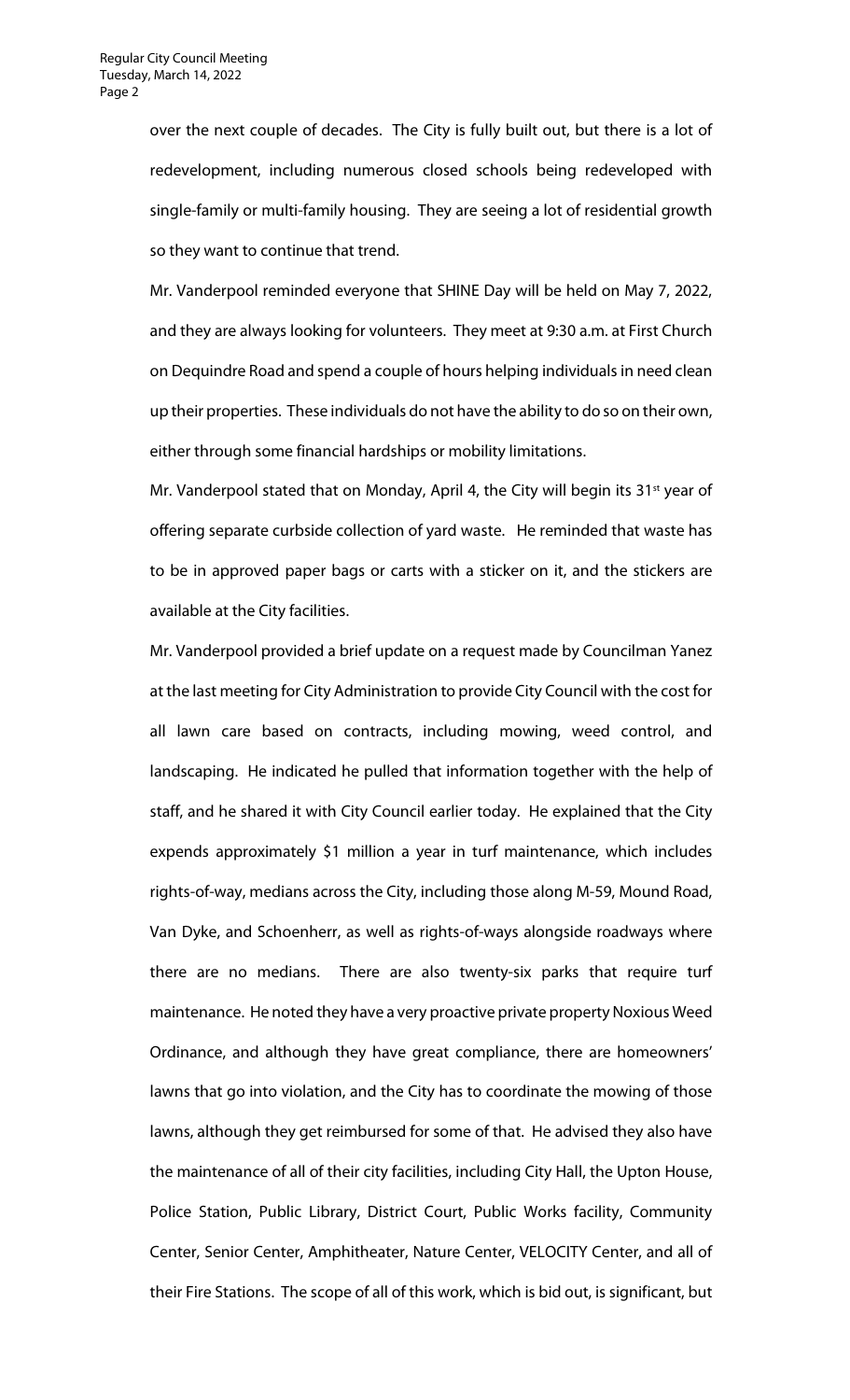they get very good unit pricing when it is bid out. Some of their costs are based on the type of season and whether it is rainy or dry. They are proactively looking at implementing more no-mow areas across the City and have already implemented a number of them. They are looking at piloting various organic fertilizing to be more environmentally-friendly to the community. He concluded his report this evening by stating he is looking forward to the Council's feedback when they have an opportunity to review the report, and he welcomes any additional ideas they may have on the subject.

#### 6. PUBLIC HEARINGS

A. Mayor Taylor stated this to consider adoption of a resolution in support of an application by the City of Sterling Heights for a Michigan Department of Natural Resources Trust Fund Development Grant to fund the acquisition of a portion of Fillmore Elementary School property located at 8655 Irving Road, Sterling Heights, 48312. He invited Parks & Recreation Director Kyle Langlois and Wade Trim Representative Adam Young to give a presentation.

Parks and Recreation Director Kyle Langlois provided a brief introduction to the public hearing this evening prior to their consideration for a vote on a resolution of support for grant application being made through the Michigan Department of Natural Resources Trust Fund (MDNRTF). This is being made to seek funding to offset the cost of acquiring a portion of land at the former Fillmore Elementary School, currently owned by Warren Consolidated Schools. The park map and comments from residents have shown that the City is lacking a municipally-owned park facility in this section of the City. He pointed out that, even with the over thirty parks and green spaces in the City, there is not a close park within walking distance of this area. The closest major park is Baumgartner, which is 1.8 miles away, and Chapelle Park is the closest neighborhood park at 2.5 miles away. There have been conversations over the last ten years about acquiring this property, and it recently became more of a reality with the Covid 19 Relief Funds that the City is acquiring. He provided a brief history of the Michigan Natural Resources Trust Fund and its purpose of increasing access to outdoor recreation opportunities across the state for residents of Michigan. He added that, as the state was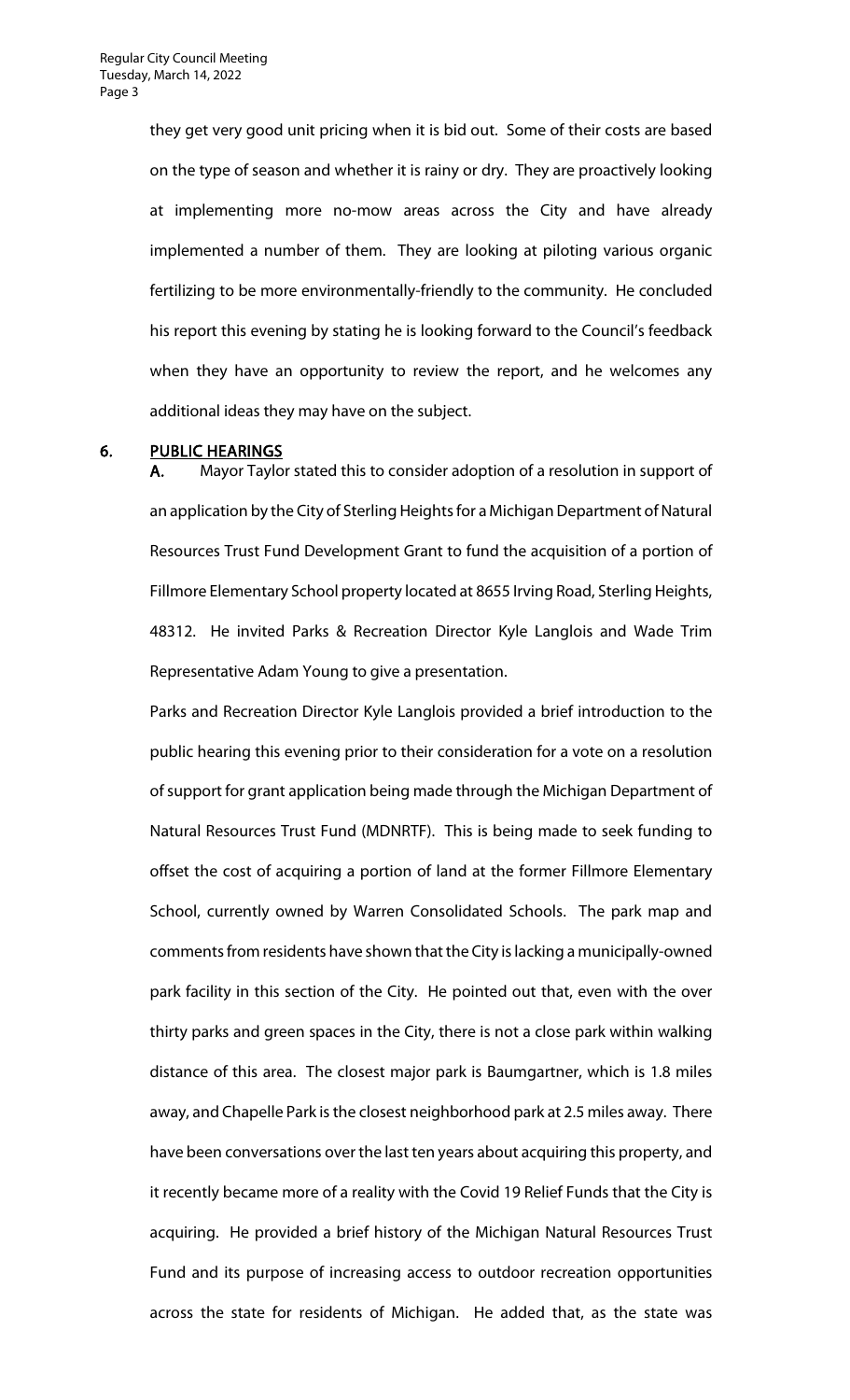becoming more and more developed, this was one way to make sure Michigan residents would not lose access to outdoor recreation spaces. He clarified that, because of the focus on outdoor recreation, this grant source is only applicable to the green space areas of the Fillmore site, which equates to approximately 10.3 acres of land. Mr. Langlois explained the resolution of support for consideration is one piece of many items required to submit a grant to the MNRTF Board. This Resolutions shows the City's decision-making body supports the acquisition from a conceptual and financial perspective and has held a public hearing to solicit feedback from residents. The grant application and resolution would commit to a local match amount of \$187,500, which equates to thirty percent of the projected cost of the acquisition. He noted that only a twenty-five percent match is required, but since this is a competitive grant process, increasing their match to thirty percent gets more points considering the median household income in Sterling Heights. He added that, if the grant is awarded, the matching funds would be paid from the ARPA funds, making those funds stretch further. The \$437,000 covered by the grant funding would allow them to move funds to other projects developed in their ARPA Action Plan, or shift funds to other projects that have yet to be established. He emphasized that the figures discussed are only estimates at this point and will likely change when they receive a formal appraisal should the application be approved. He added that the application is non-binding, so they can back out, or amend the scope.

Mr. Langlois addressed some questions that he felt may arise, and provided some answers to those questions:

- Has the City secured grants like this before? Yes, and he cited that much of the City's park system was acquired and developed with grant funds similar to this funding source. He cited numerous examples.
- Has Warren Consolidated Schools approved the sale of this property? He stated there has been no formal approval of purchase from Warren Consolidated Schools, but in communicating with the district, they are being notified that the Board would consider an offer to purchase the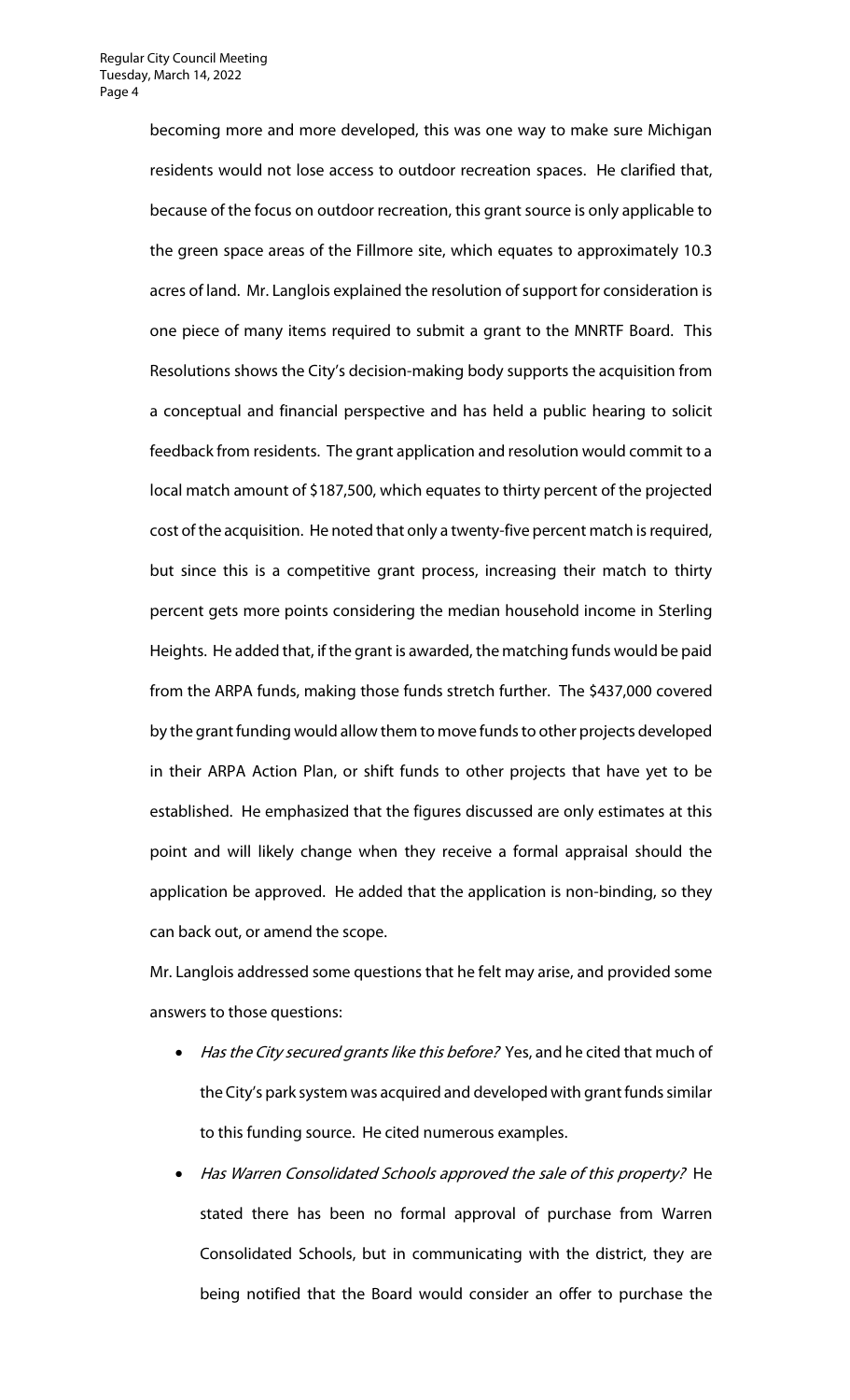property by the City if this grant is approved by the MNRTF and the State of Michigan legislator. As a formality of the grant application, a letter stating they would consider the offer was provided by the District, but no financial considerations have been formalized He emphasized that consideration at this time would be in violation of the grant application procedures.

- Do we have a Master Plan for the green space if approved? He explained they do not have a specific plan in place, but this is the first step in the process. Parks and Recreation Department has preliminarily identified a number of park amenities that could be considered for this space if they choose to move forward, and if they move forward, they would retain a consultant using ARPA funds to mesh ideas with residents through surveys and townhall meetings to create a Master Plan that would come back to City Council for approval at a later date.
- What is the plan for the building and remaining land? He stressed this grant would be only for the greenspace, leaving about four acres of property that would not be covered with this grant. The expectation is that the school district would not be interested in selling only the green space. If that is the case, the City would need to utilize remaining ARPA funds or General funds to purchase the remaining acreage. The grant-funded section of the property would be restricted to outdoor park use, but there are various opportunities that would be explored, from recreation, to housing, and even public partnerships for the rest of the property.
- Why are we submitting the grant at this time? They have to work within the timelines of each funding source, and they are trying to leverage this grant using ARPA funds. He noted ARPA funds require obligation by the end of 2024, with the deadline to expend funds by the end of 2026. The grant timelines for the MNRTF are very long. They would not find out if their application is being recommended until December 2022, and funds would become available in mid- to late 2023, getting their application in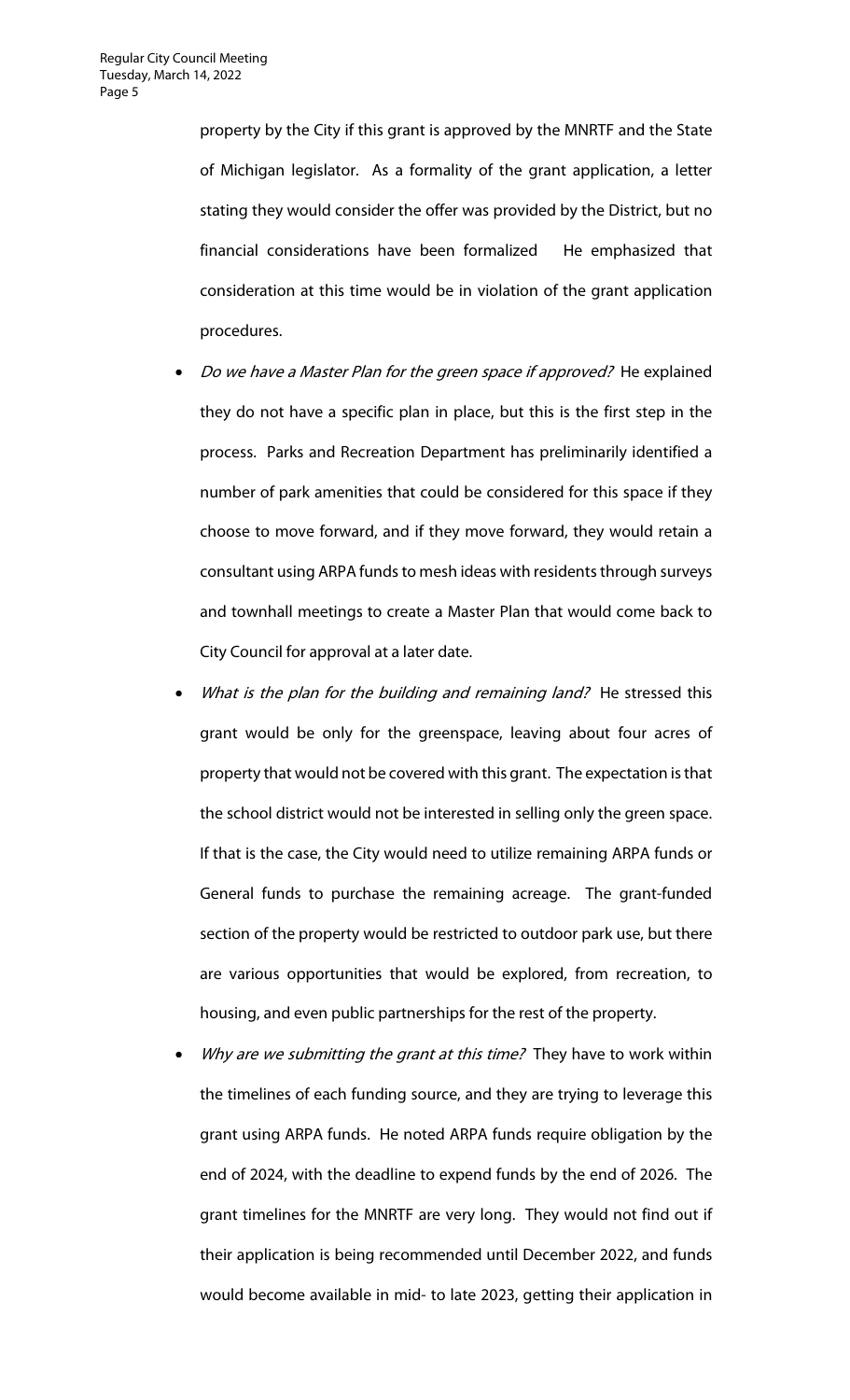on this grant cycle was necessary. If approved, they will be able to start engaging their residents and activating the future park space in a timelier manner.

What are the next steps? He emphasized there are still a number of tasks that need to be completed in order to get the grant submitted on or before the April 1 deadline. They are collecting letters of support from community members to be included with the comments from tonight's public hearing. He added that Mr. Young and his colleagues at Wade Trim are in the process of compiling the narrative basis for the grant application. He proceeded to explain the process that will take place to review and score the application, and they will be provided an opportunity to revise their application if needed. The recommendations by the MNRTF Board will be made in December 2022, and if approved by their State legislators, the appropriations would be included in the State budgets, and agreements with them would be put into place. It is at that point that they would be able to begin the process of getting official appraisals and submitting an offer to the school district. He stressed this is an opportunity to grow their park system without the use of general fund dollars and is an opportunity to provide access to recreation in an area that currently lacks a park. He talked about the benefits of living in close proximity to a park. He introduced Adam Young from Wade Trim to make additional comments.

Adam Young, of Wade Trim, explained why this grant is important. Using maps, they were able to show the one-half mile radius of this property, which is considered a service radius of a neighborhood park. There are more than 1,100 single-family homes within a half-mile of this park, and ninety-five multiple-family residential buildings consisting of an unknown number of units, which speaks to the number of residents in the area that could benefit from close proximity to this park. He noted there were a number of goals outlined in the recently-adopted Recreation Plan, and he talked about a couple of those objectives, one of which was to become aware of real estate that may become available for use for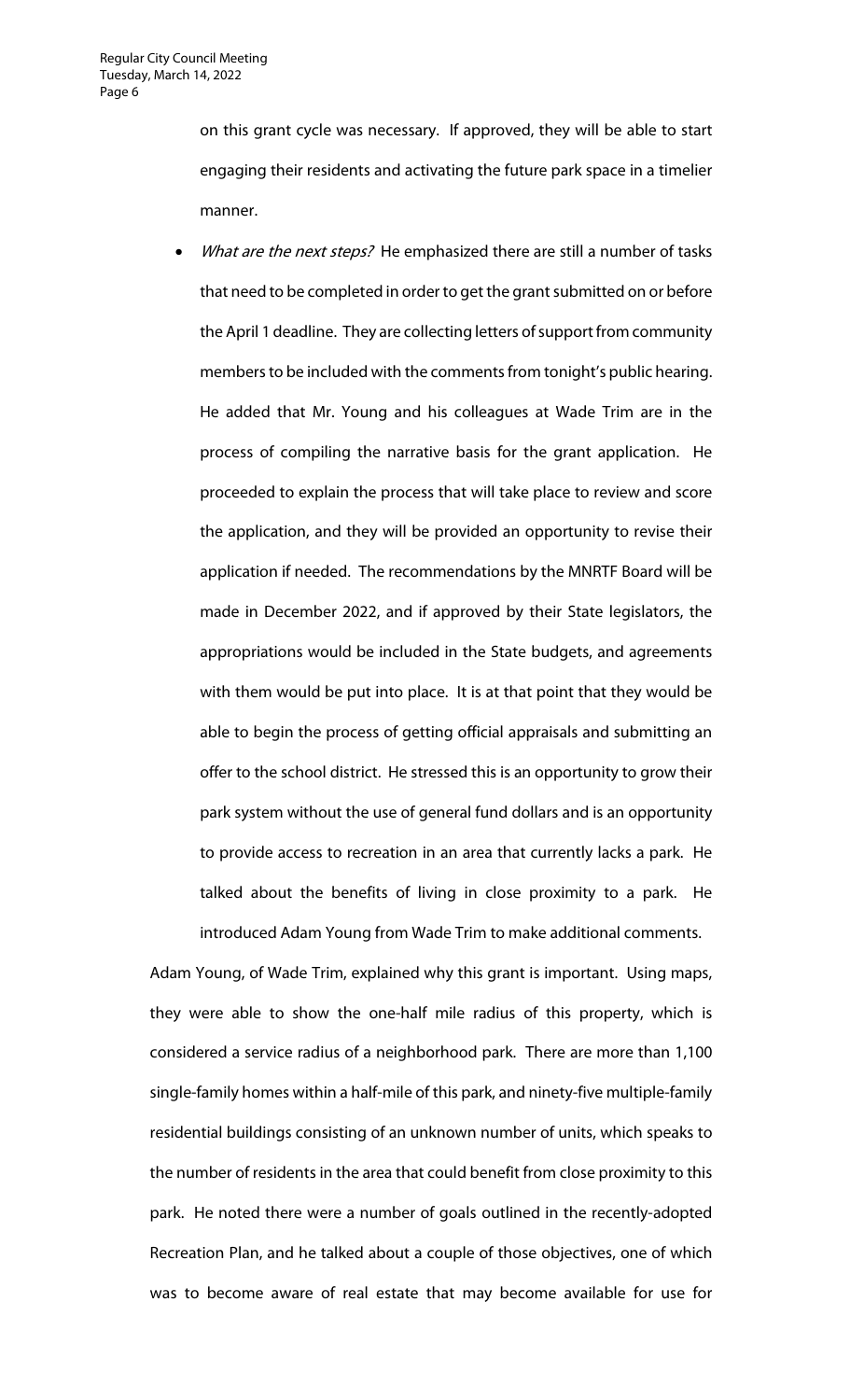expansion of public recreational areas, especially for the areas that are currently underserved. He recalled the map shown at the public hearing during the discussion of the Parks and Recreation Plan that shows park service area gaps. He informed this is a public hearing this evening, providing an opportunity for the public to make comments about this application. Once the public hearing is closed, the City Council has a Resolution in front of them. He offered to answer questions.

Mayor Taylor opened the public hearing.

• Jazmine Early – stated her support of this project, adding she lives in the area; questioned the idea of possible housing mentioned, and offered her designing services for free as an architect.

Mayor Taylor closed the public hearing upon hearing there were no additional public comments.

Moved by Radtke, seconded by Sierawski, RESOLVED, to adopt the resolution in support of the application by the City of Sterling Heights for a Michigan Department of Natural Resources Trust Fund Grant to fund the acquisition of a portion of Fillmore Elementary School property located at 8655 Irving Road, Sterling Heights 48312.

Councilman Radtke stated he is highly in support of this application, adding it has been a goal of his since he was elected to improve the neighborhood parks in the City. He noted that one part of the City that is underserved in this capacity is the 15 Mile / Van Dyke area, and he commented that there is a big gap in that area on the parks map. He recalled the City Council has advocated that residents should be able to walk to their local park, and although ReCreating Recreation rebuilt a lot of their public parks, he felt it is a stretch to ask residents to walk over two miles to their local park. He looks forward to also using other funds to purchase the building and possibly create a southern community center or other amenity. He was confident that if the City does not purchase this, Warren Consolidated Schools will sell this property for housing. He felt that the City acquiring a public park to serve residents is the highest and best use, and he urged his colleagues to support this.

Mayor Pro-Tem Sierawski stated she is highly in support of this resolution, and added she is very lucky to be able to walk to Dodge Park. She would love to see a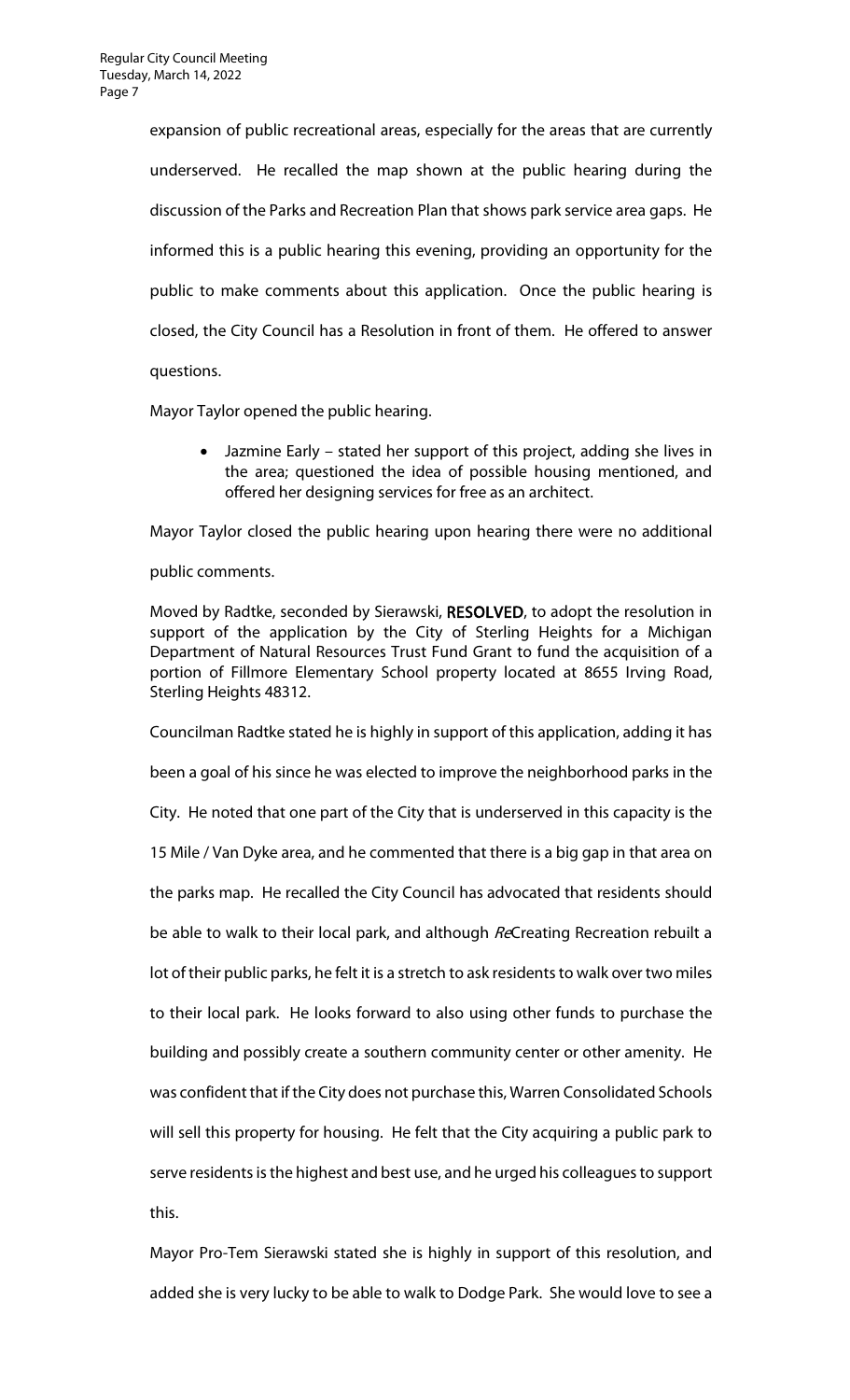park of this type available for all residents to walk to at any time. She is in favor of a park at the Fillmore location, which is in the southern portion of the City, and she is happy to find a location they can use for this purpose.

Councilwoman Ziarko agreed with her colleagues, adding this is a great investment. She would like to see the City eventually buy the building as well, and she is looking forward to this proposal.

Councilwoman Schmidt expressed her favor of pursuing this grant for the park property. She expressed concerns, however, about purchasing the existing building. She felt it would be very costly to fund, maintain, and fill the building with personnel. She recalled when they pursued ReCreating Recreation, they made sure the related expenses were covered through the bond issue, and she does not know if that will happen in this case. She agreed with the need for the park in that neighborhood, and she would be excited if that could occur. She felt they will need to see what is proposed for a Master Plan for that building or the property. She questioned what the plan is if the City is not awarded the grant.

Mr. Vanderpool replied that the City would have a number of options, including possibly pursuing other resources to acquire the open space, such as using additional ARPA funds or additional grant funding. He indicated there is no great urgency at the moment other than the cycle they have for the Michigan Natural Resources Trust Fund grant. This is an opportunity they can pursue right now, but if it does not pan out, they can look at other ideas. With respect to the building, they would have to go through a very thorough master plan process to look at their potential options for City Council to consider. He admitted there may not be any viable options for the building, but there could be, depending on return of investment for the City, how the community feels, etc. He clarified this is just the beginning, and they have many other options for this property.

Mayor Taylor stated he is in support of this exciting project, and he would like to see a park in that area. He thanked Mr. Young and Mr. Langlois for their presentations.

Yes: All. The motion carried.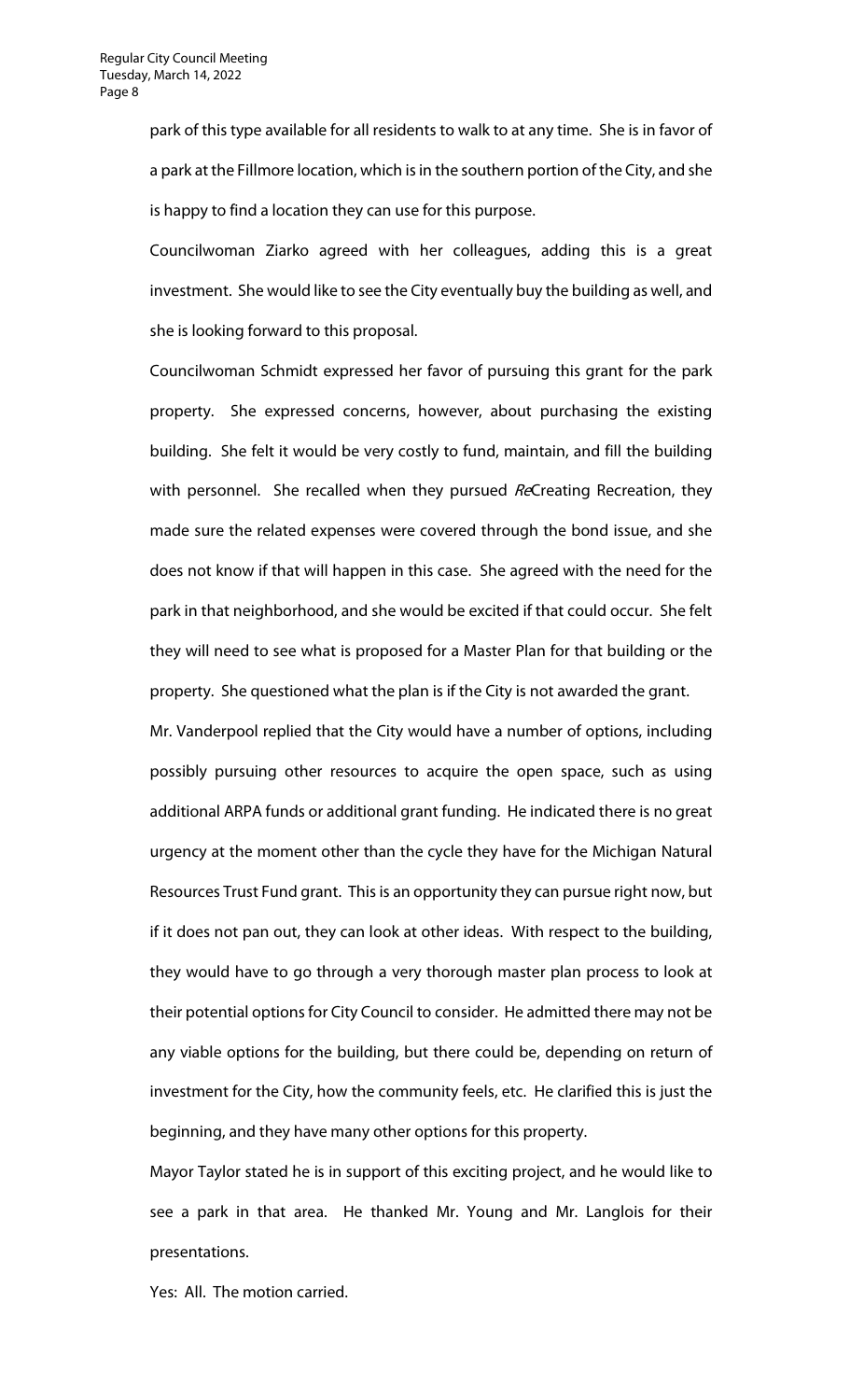# 7. CONSENT AGENDA

Mayor Taylor stated this item is consideration of the Consent Agenda. He opened

the floor for public comments, but no one from the audience spoke.

Moved by Koski, seconded by Ziarko, RESOLVED, to approve the Consent Agenda as presented:

- A. To approve the minutes of the Regular Meeting of March 1, 2022.
- B. To approve payment of the bills as presented: General Fund \$1,162,953.39, Water & Sewer Fund - \$141,260.13, Other Funds - \$640,700.73, Total Checks - \$1,944.919.25.
- C. RESOLVED, to approve the Independent Contractor Agreement between the City of Sterling Heights and Ross Fazio, d/b/a First Serve, 348 Ridgemont Rd., Grosse Pointe Farms, MI 48236, and authorize the City Manager to sign the agreement and any extension on the same terms and conditions.
- D. RESOLVED, to purchase 8,500 tons of 'late fill' road salt at pricing available through the City of Farmington Hills' cooperative bid for the 2022/2023 winter season.
- E. RESOLVED, to approve the reduction in the retainage for the 2021 Concrete Sectional Replacement Program, City Project #21-378 and Sanford Drive Reconstruction, City Project #21-377, to \$20,000.

## F. RESOLVED, to:

- 1) Approve the amendment to the City of Sterling Heights' fiscal year 2019/2020 CDBG One-Year Action, as amended, for the purpose of reallocating unspent CARES Act CDBG-CV funds to the following eligible projects: (a) Senior Center AV equipment; (b) Senior Center Outdoor Recreation; and (c) Families Against Narcotics Assistance.
- 2) Approve amendments to the City of Sterling Heights' fiscal year 2021/2022 CDBG One-Year Action Plan for the purpose of (a) reallocating funding from prior years' program income to the Malibu Drive Road Improvements; and (b) re-allocating surplus funding from Senior Center Roof Replacement – Phase III to Senior Center Room 8 Improvements..

### G. RESOLVED, to:

- (a) Approve the cost sharing agreement for the asphalt resurfacing of Hayes Road, from 18 Mile Road to M-59/Hall Road, subject to approval by the Macomb County Department of Roads and the Charter Township of Clinton, and authorize the Mayor and City Clerk to execute the agreement on behalf of the City of Sterling Heights; and,
- (b) Authorize a budget amendment to use \$183,320 of Major Road Fund Balance Reserves to complete the project.
- H. RESOLVED, to purchase printed election materials and supplies for the May 2022 and August 2022 elections from Printing Systems, Inc., 12005 Beech Daly Rd., Taylor, MI 48180, at a cost of \$12,593.69.
- I. RESOLVED, to purchase one (1) Stryker Power-PRO XT ambulance stretcher and one (1) Stryker Stair-PRO stair chair, Model No. 6252, from the Stryker Corporation, 3800 E. Centre Avenue, Portage, MI 49002, at a total cost of \$26,261.66, and authorize a budget amendment for use of Capital Project Fund reserves.
- J. RESOLVED, to accept the proposal by ReThinking Libraries, LLC, 7249 Arbuckle Commons, Suite 438, Brownsburg, IN 46112, for professional consulting services in connection with the development of a strategic plan for the Sterling Heights Public Library and authorize the City Manager to sign the consultant contract on behalf of the City..
- K. RESOLVED, to accept the proposal by Michelle Lundquist PLC, 38600 Van Dyke Ave #250, Sterling Heights, MI 48312, for managed assigned counsel coordinator services at the 41-A District Court and authorize the City Manager to sign the Professional Services Contract and any extension provided for under the terms and conditions of the Contract.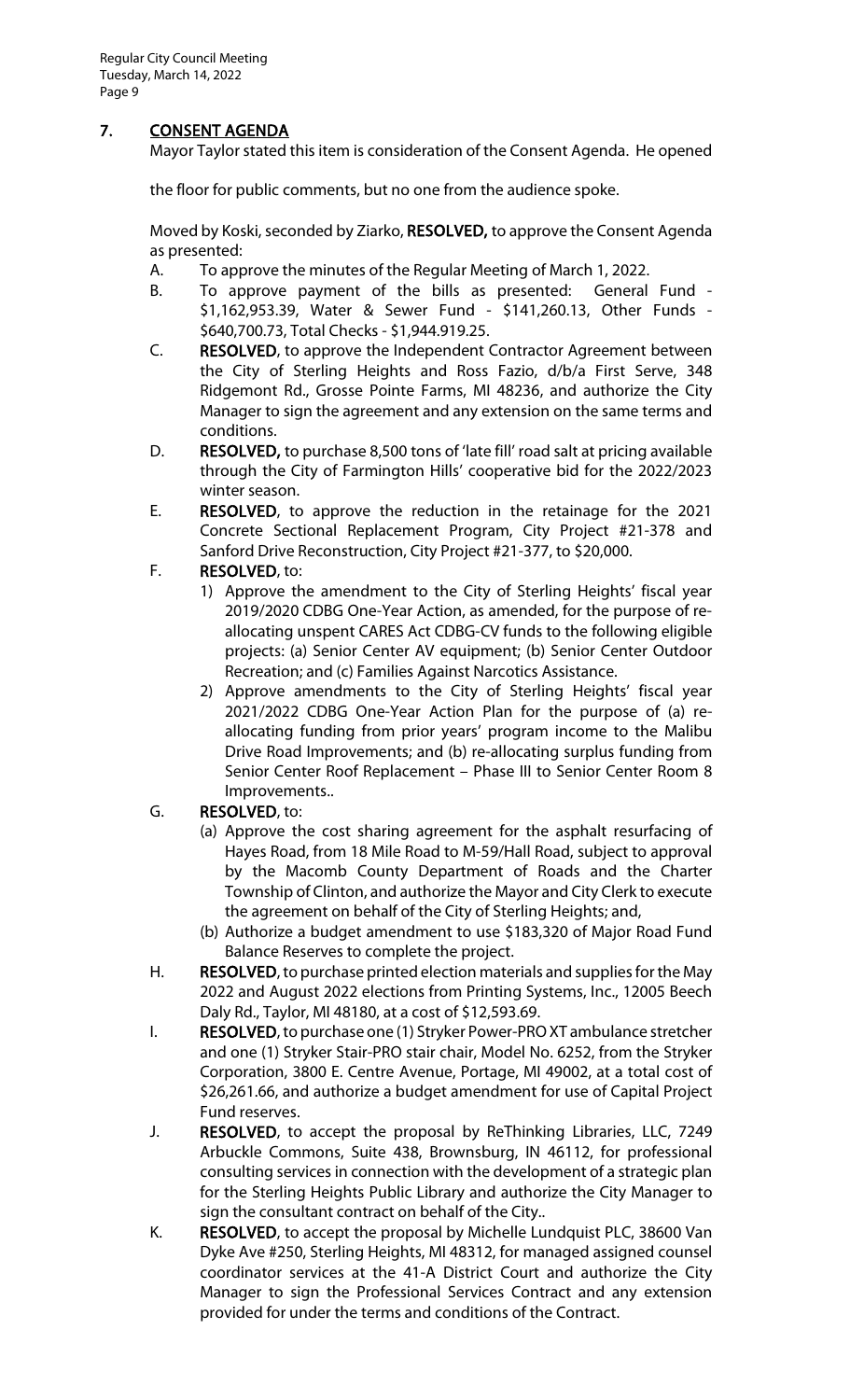- L. RESOLVED, to accept the proposals by:
	- 1. Gibralter Construction Co., 2650 Van Horn Rd, Trenton, MI 48183 for the Lakeside Island Park fencing project at a total cost of \$11,791.23; and,
	- 2. Warren Contractors & Development, Inc., 14979 Technology Dr., Shelby Twp., MI 48315, for the rehabilitation of the Plumbrook Nature Trail drainage at a total cost of \$24,868.61.
- M. RESOLVED, to accept the proposal by E.A. Graphics, 42111 Van Dyke Avenue, Sterling Heights, MI 48314, for printed and embroidered clothing and team uniforms for a three-year period and authorize the City Manager to exercise the option to extend the terms and conditions of the proposal for two (2) additional two-year periods, upon mutual consent.
- N. RESOLVED, to authorize the City Attorney to pursue all available remedies to abate the statutory and code of ordinances violations and nuisance conditions existing at 38435 Mound Road.
- O. RESOLVED, to award the bid for a mosquito control program to Mosquito Pro, 4103 Grand Oak Drive, Suite B103, Lansing, MI 48109, for a three-year period based on unit prices bid.
- P. RESOLVED, to award the bid for utility structure and concrete repairs to Luigi Ferdinandi & Son Cement Company, Inc., 16481 Common Road, Roseville, MI 48066, based on unit prices bid through November 30, 2023, and authorize the City Manager to extend the bid term one (1) additional year on the same terms and conditions.
- Q. RESOLVED, to award the bid for twenty-five (25) Sierra Wireless AirLink MP70 L TEA Pro routers to Industrial Networking Solutions, 3321 Essex Dr., Richardson, TX 75082, at a total cost of \$26,875.
- R. RESOLVED, to split the award of the bid for asphalt materials to the vendors and at the unit prices specified below for an initial six-month period and authorize the City Manager to extend the bid term three additional six-month periods on the same terms and conditions, upon mutual consent:

| 1. Cadillac Asphalt, LLC, 2575 Haggerty Road, Canton, MI 48188: |                  |
|-----------------------------------------------------------------|------------------|
| Section A- UPM Cold Patch - DPW to pick up                      | \$115.00 per ton |
| Section A- UPM Cold Patch - Delivered                           | \$118.75 per ton |
| Section B-1100 Leveling (20AA) – DPW to pick up                 | $$67.50$ per ton |
| Section B-1100 Topping/Wearing (20AA) -                         |                  |
| DPW to pick up                                                  | $$68.00$ per ton |

| 2. AJAX Materials Corporation, 1952 Crooks Road, Troy MI 48084: |                  |
|-----------------------------------------------------------------|------------------|
| Section A- UPM Cold Patch – DPW to pick up                      | \$115.00 per ton |
| Section A- UPM Cold Patch - Delivered                           | \$117.50 per ton |

3. SJR Pavement Repair, Inc., 22120 Ryan Road, Warren MI 48091: Section C- Emulsion Solution **1998 5 3.29 per gallon** Section D- Ohio 9 Clean Wash Stone Aggregate \$ 32.80 per ton

- S. RESOLVED, to set a public hearing on Tuesday, April 19, 2022, at 7:00 p.m. regarding the application by Mancini Holdings 42800 LLC to establish an Industrial Development District (IDD) at 42800 Merrill Road.
- T. RESOLVED, to set a public hearing on Tuesday, April 19, 2022, at 7:00 p.m. regarding the application by Mancini Holdings 7255 LLC for a Speculative Building Designation at 7255 Eighteen ½ Mile Road.
- U. RESOLVED, to set a public hearing on Tuesday, April 19, 2022, at 7:00 p.m. regarding the application by Mancini Holdings 42260 LLC for a Speculative Building Designation at 42260 R Mancini Drive.
- V. RESOLVED, to adopt the resolution designating April 2022 as Fair Housing Month in the City of Sterling Heights.

Yes: All. The motion carried.

# 8. CONSIDERATION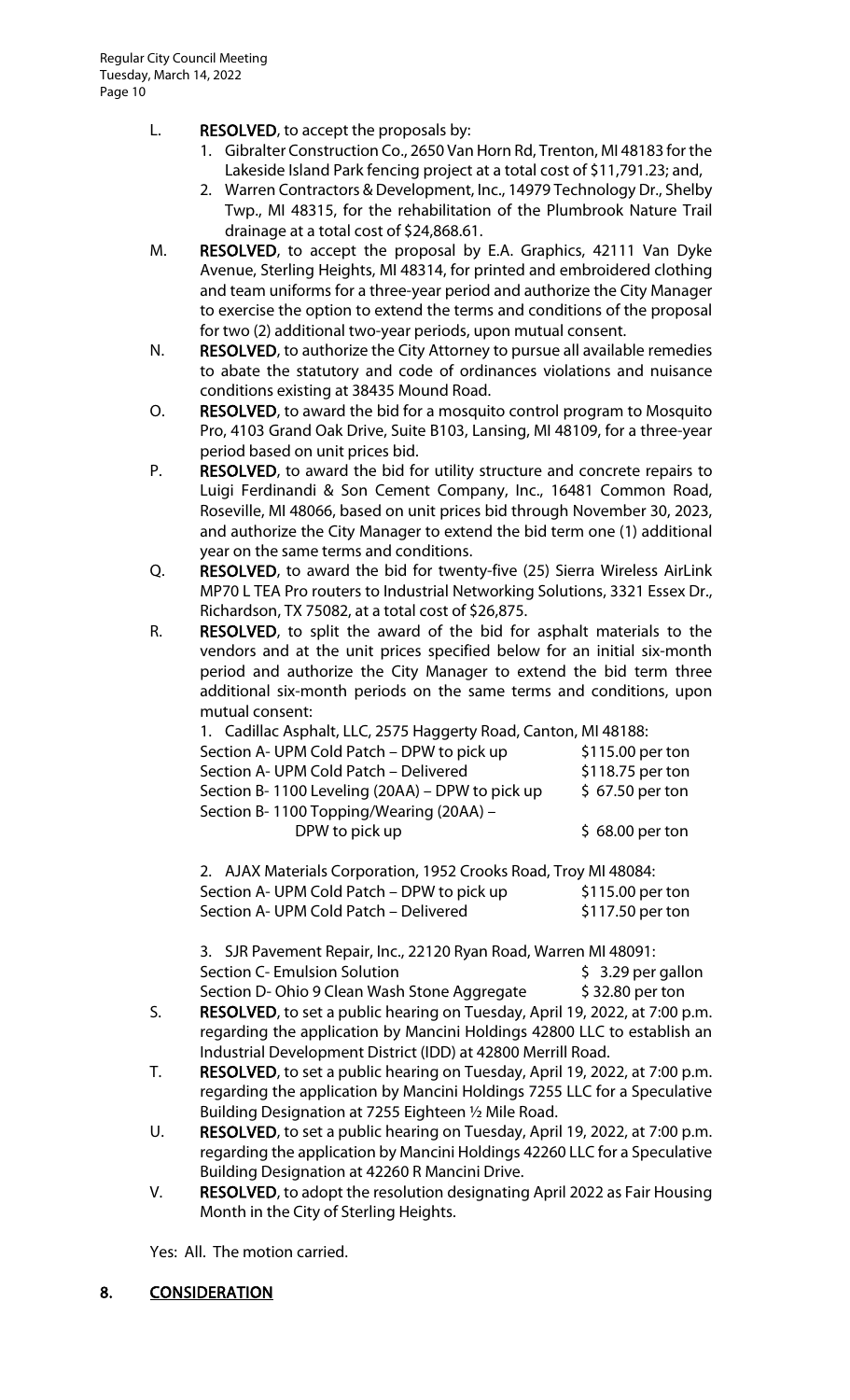A. Mayor Taylor stated this is to consider approval of the fiscal year 2022/23 Community Development Block Grant One-Year Action Plan. He invited City Planner Chris McLeod to give a presentation.

City Planner Chris McLeod stated this is the forty-eighth year for this fund, and he explained the use of these funds is generally for housing revitalization and to revitalize neighborhoods in general, as well as to improve community facilities for low- to moderate-income persons. He clarified at this point it is an estimated calculation through the Department of Housing and Urban Development (HUD) in the amount of \$808,389, but that number will continue to be refined as it goes through the HUD process. He added that those numbers are generally similar to the final numbers if it is approved, and each line item will be adjusted accordingly based on the final allocation. He outlined the funding considerations by the administrative team as well as the Citizens Advisory Commission, including the number of residents who will benefit, whether the requesting agency has complied with past CDBG contract requirements, whether the agency attended and presented their requests at a public hearing, which is mandatory, and whether the requesting agency was able to answer questions about their program.

Mr. McLeod outlined some of the limitations, one of which is that fifteen percent of the total can be used for public services, so \$121,258 would be available for utilization of public services. He informed there were a number of agencies requesting that funding, and every agency that requested funding received some allocation. Mr. McLeod stated the remaining money, which is \$525,453 at this point, is available for capital projects, and he reviewed those projects and anticipated allocations, including minor home repair, concrete replacements in qualifying areas, and Senior Center restroom renovation and LED lighting improvements. He offered to answer questions.

Mayor Taylor opened the floor for public comments, but no one spoke.

Moved by Schmidt, seconded by Ziarko, RESOLVED, to approve the fiscal year 2022/ 2023 Community Development Block Grant One-Year Action Plan as recommended by the Citizens Advisory Committee and City Administration based on an estimated entitlement of \$808,389 and authorize City Administration to complete the Federal application and secure the funds.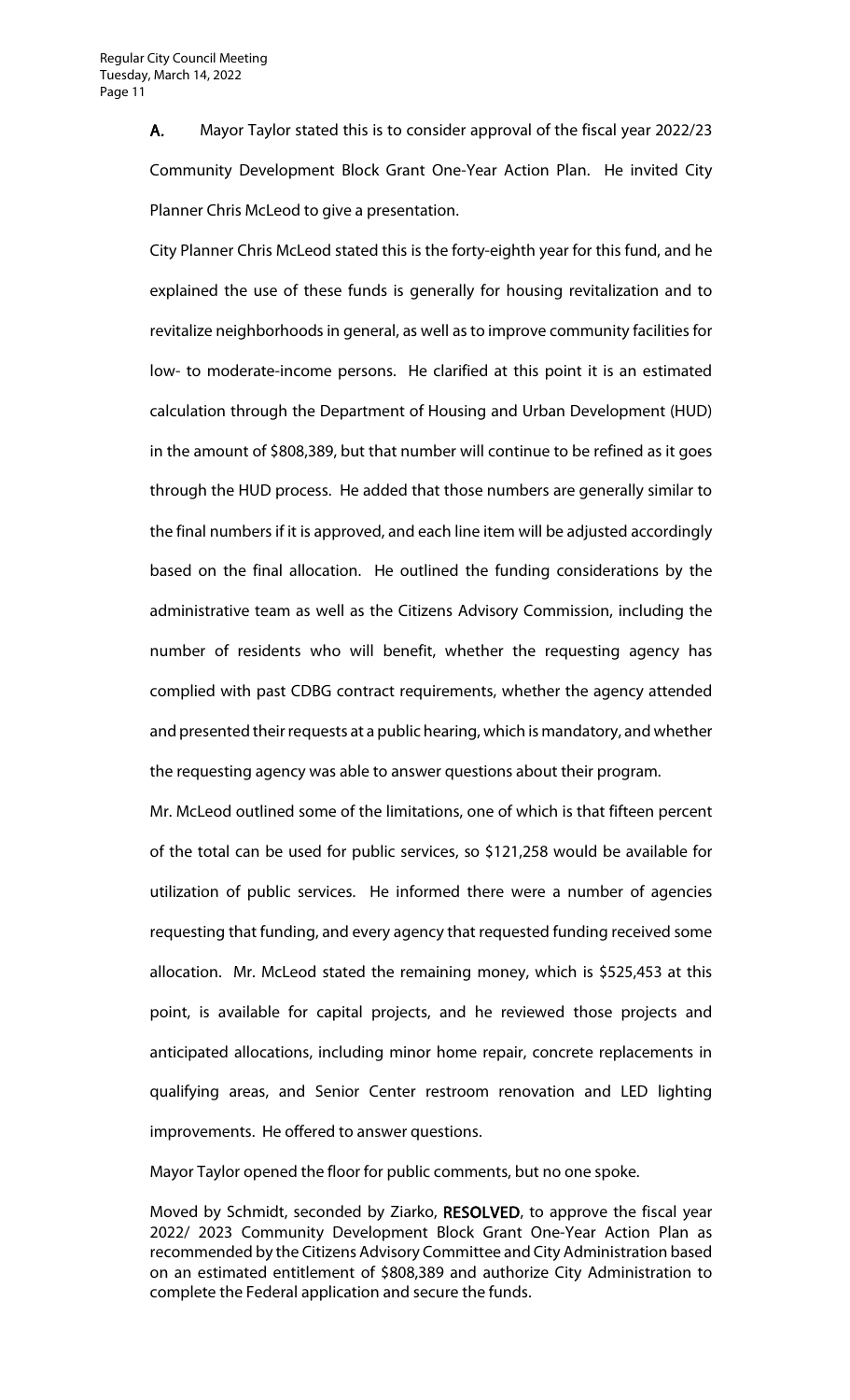Councilwoman Schmidt thanked the Citizens Advisory Committee and the administration for working hard to allocate and give everyone "a piece of the pie". She added they made provisions in case the actual allocation varies from the prediction. She appreciated the extra effort.

Councilman Radtke stated he will be voting against this. He assured his vote is not because he thinks they are doing a bad job or because these are not worthy entities, but he expressed his frustration over the last five years that this process seems to be "a rubber stamp" to fix one street, allocate funds to the same organizations, and authorize a repair at the Senior Center, but he stated this money is supposed to benefit the most number of people in the City in the hardest-hit areas. He commented it seems the money continues to come back to City Hall, when a lot of the areas that would qualify for these funds are not in the vicinity of City Hall. He added that every street needs to be fixed, but they are only fixing one street, and he questioned whether they could use that same money to fix so much more sidewalk in the lower-income areas. He noted that people in lower-income areas are more likely to be using sidewalks to walk to the bus stops. He suggested that this money could be used to repair their SMART bus stops and make them disabled-accessible. He pointed out the summary of the meeting, included in their agenda packet, is two sentences long, indicating "they had a discussion". He questioned whether there were other ideas discussed or suggested, and he stated he will continue to vote against these allocations until they get some new ideas and discuss ways to improve the entire city for the greatest number of people.

Yes: Taylor, Ziarko, Yanez, Koski, Schmidt, Sierawski. No: Radtke. The motion carried (6-1).

B. Mayor Taylor stated this is to consider approval of a Stipulated Amended and Restated Consent Judgment in the case, Peter Vestevich, et al, vs. City of Sterling Heights; Macomb Circuit Court Case No. 07-2424 CE. He invited City Planner Chris McLeod to give a presentation.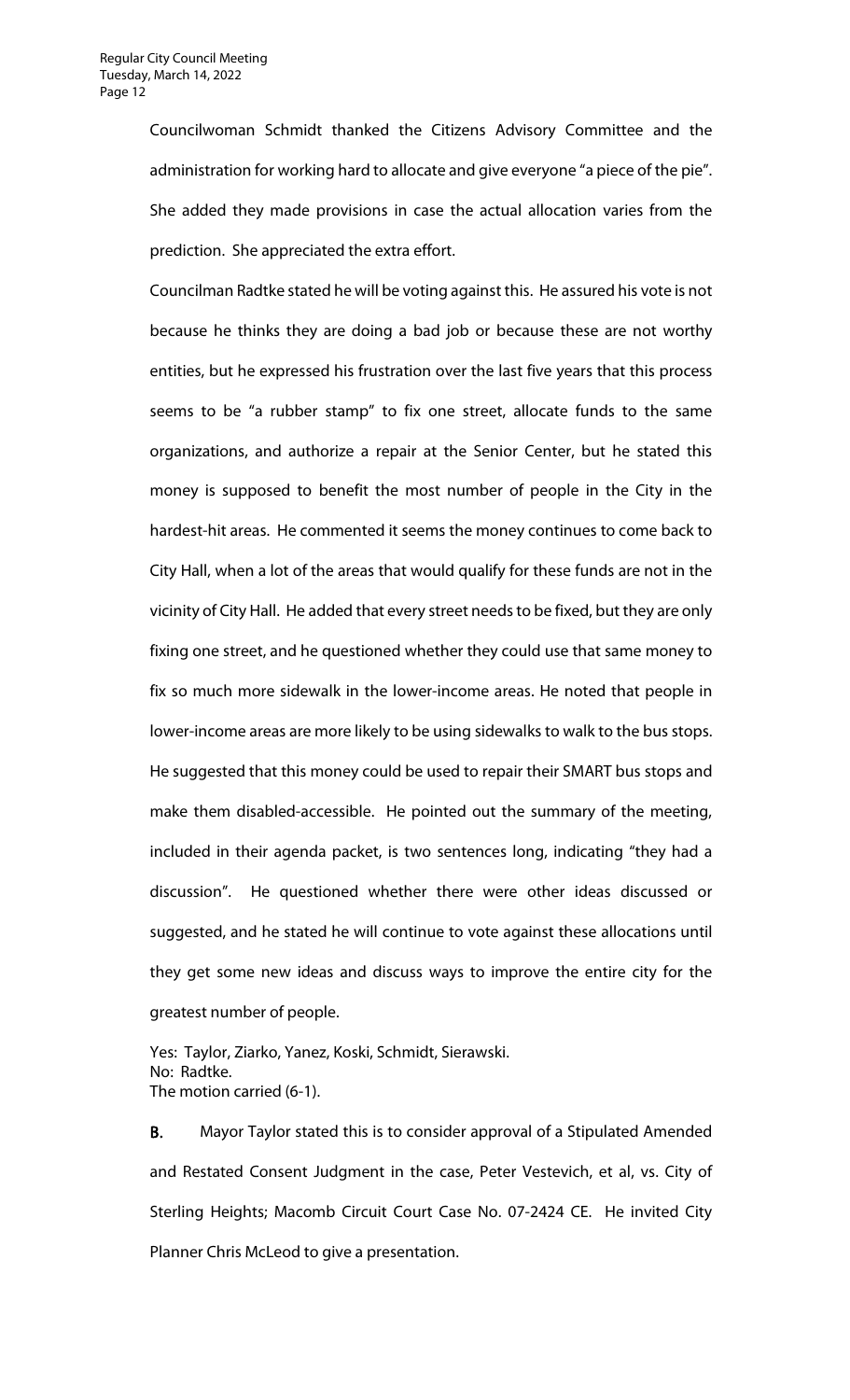City Planner Chris McLeod explained this is a requested first amendment to an existing Consent Judgment that was originally approved in 2008. It was never constructed, but the Consent Judgment sits with the property forever until otherwise amended or removed by the court system. He provided a brief background for this property at the southwest corner of 19 Mile and Mound, with single-family residential abutting to the west and to the south. To the east and north, across Mound and 19 Mile Roads, are non-residential properties. He indicated it is largely the same as what was approved in 2008, with the main focus at the northeast corner of the site being a gas station/ drive through coffee use. There was originally an office building proposed toward the south end of the property, but the developer has now requested that building be utilized for retail. He explained this is proposed to be developed in two phases, and Phase II, which is on the west side of the property, would be a medical or general office building, which remains unchanged from the previous plan. The Consent Judgment recognizes this as four main uses on the property, with the gas station, the drivethru use, the retail, and the office use. He stated the current applicants came forward and requested minor changes. The applicant brought the site plan into and beyond compliance with the City's ordinance requirements for landscaping. The previous approved landscape plan was under the City's previous ordinances. There is extensive landscaping being provided throughout the site, and he noted the mixing of berms, landscape planting, and preservation of some existing trees, particularly along the western property line. They have worked with the applicant to mix and match in terms of screening scenarios to the west and to the south to provide protection to the existing single-family residences. He showed the previous plan compared to the plan now under consideration, noting the building configuration is basically the same, but the building to the south is now proposed for a retail use. A slide was shown depicting an artist rendering of the site. Mr. McLeod explained they have also proposed use restrictions in terms of the office building on the west side of the site will have no 24-hour urgent care, and the offices must cease operations no later than 9 p.m. The retail building to the south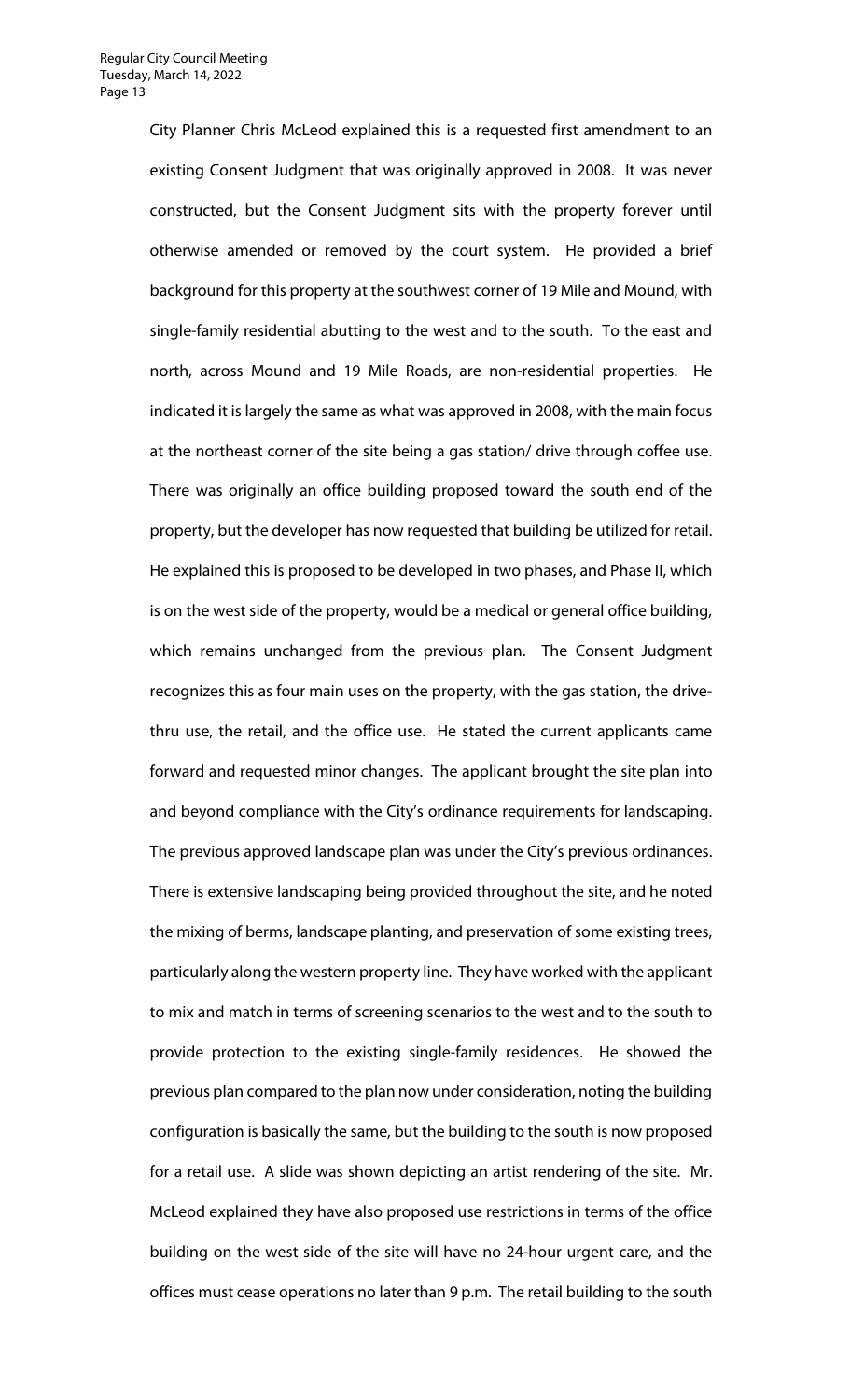would have hours of operation not to exceed 10 p.m., and the gas station/ drivethru use would not have limitations on hours of operation. The previous Consent Judgment did not limit any hours of operation, so they could have had 24-hour operations in those buildings. They felt it was appropriate and pertinent to limit the hours of operation in the buildings abutting residential. There have been some slight changes in architecture, as well as additional landscaping, to bring it more into line as to what the City expects based on current ordinances as compared to when it was originally submitted in 2008. He offered to answer questions, and he added that the applicant is also present this evening.

Vito Pampalona, Manager for Pampalona Construction, offered to answer questions.

Mayor Taylor opened the floor for public comments, but no one spoke.

Moved by Sierawski, seconded by Ziarko, RESOLVED, to approve the Stipulated Amended and Restated Consent Judgment in the case, Peter Vestevich, et al, vs. City of Sterling Heights; Macomb Circuit Court Case No. 07-2424 CE and authorize the City Attorney to sign all documents required in conjunction with this approval.

Mayor Pro-Tem Sierawski commented that Mr. McLeod did a good job of explaining the changes to the Consent Judgment, and she stated she is happy there is improved landscaping on the site. She requested clarification on the limitation of hours of operation.

Mr. McLeod replied that the hours of operation for the office building on the west side of the site is limited to 9 p.m., and the hours of operation for the retail building on the south side of the site is limited to 10 p.m.

Mayor Pro-Tem Sierawski noted there is a lot of trees and berms that will also act as a screen for those abutting residential homes.

Mr. McLeod confirmed there will be a mix of berm and new plantings on the south side. On the west side, there is a mix of berm, new plantings, and existing tree preservation where feasible.

Mayor Pro-Tem Sierawski stated she will be voting yes on this. She wished the applicant good luck on this venture.

Councilwoman Schmidt questioned the location of the speakers for the drive-thru facility.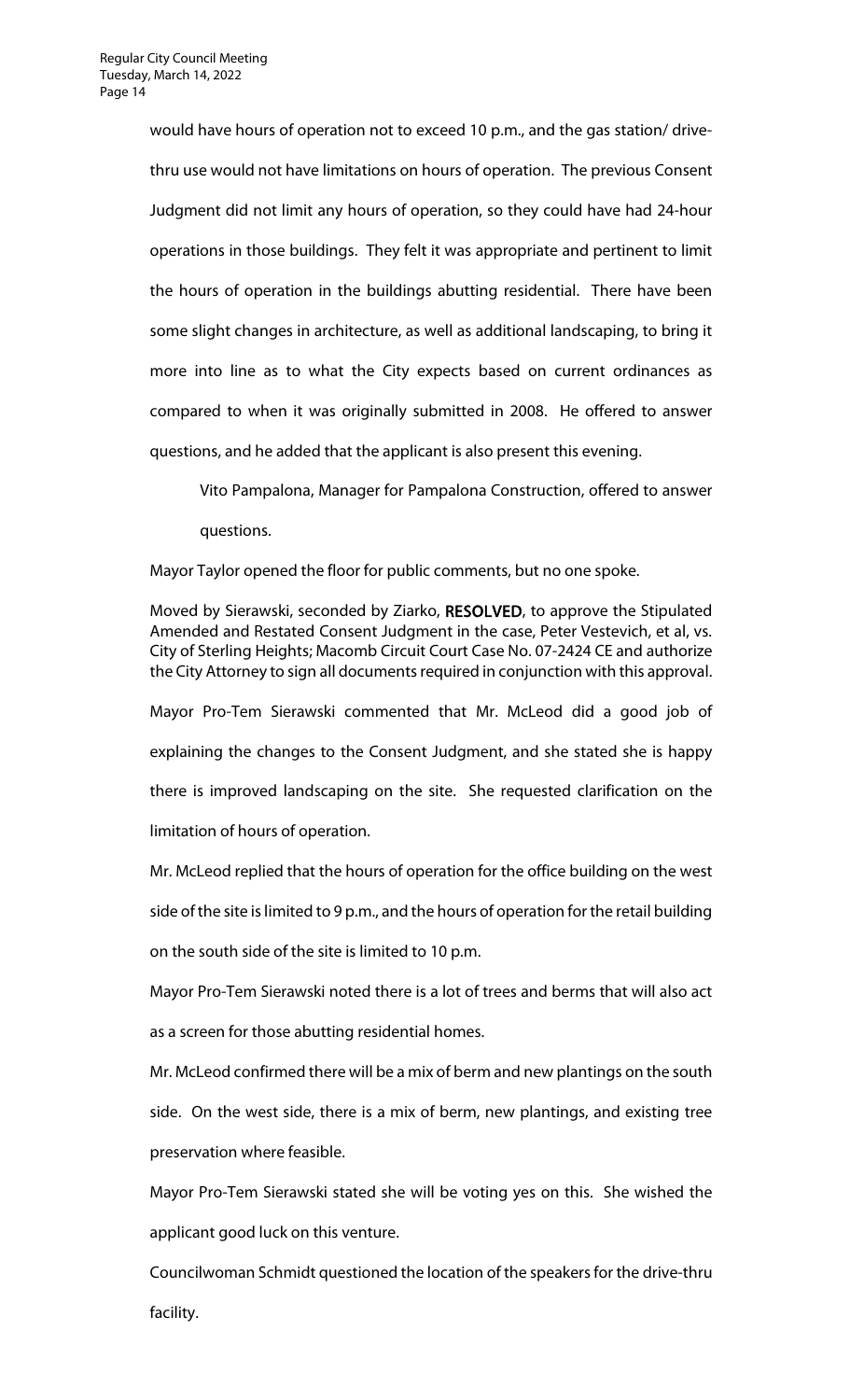Mr. McLeod pointed out the location, noting it will be on the west side of the building, but it will be drastically separated if Phase II is not developed at that point, and once Phase II is constructed, there will be a building located between the speaker system and the residential property to the west. He added there is also a significant distance from the speakers to the south property line.

Councilwoman Schmidt questioned the distance from the speakers to the west property line.

Mr. McLeod replied that the distance would be nearly 200 feet.

Councilwoman Schmidt stated she likes that the building in Phase II will also serve as a buffer. She inquired as to whether the plantings will be done in the initial phase.

Mr. McLeod replied that the initial phase would include the landscaping on Phase I. He does not believe the Phase II plantings would go in until that phase is constructed.

Councilwoman Schmidt questioned the developer as to whether it would be a possibility to put Phase II buffer in as part of Phase I.

Mr. Pampalona explained that the area behind the building in Phase II is heavily-treed, so they will be leaving all of the deciduous trees in place.

Once they develop Phase II, they will implement the landscape plan.

Councilman Radtke commended the developer for keeping some of the landmark trees and for going above-and-beyond in the landscape plan. He added that, traditionally, a development such as this would require a masonry wall between residential and commercial buildings, but with the berm and the greenery, he felt they have gone over and above to create something nice for the abutting residents, while helping the City with their tree canopy, and making it a nicelooking development.

Mayor Taylor thanked the applicant for being present this evening, and he stated he is looking forward to the development.

Yes: All. The motion carried.

9. COMMUNICATIONS FROM CITIZENS

Mayor Taylor opened the floor for comments from the audience.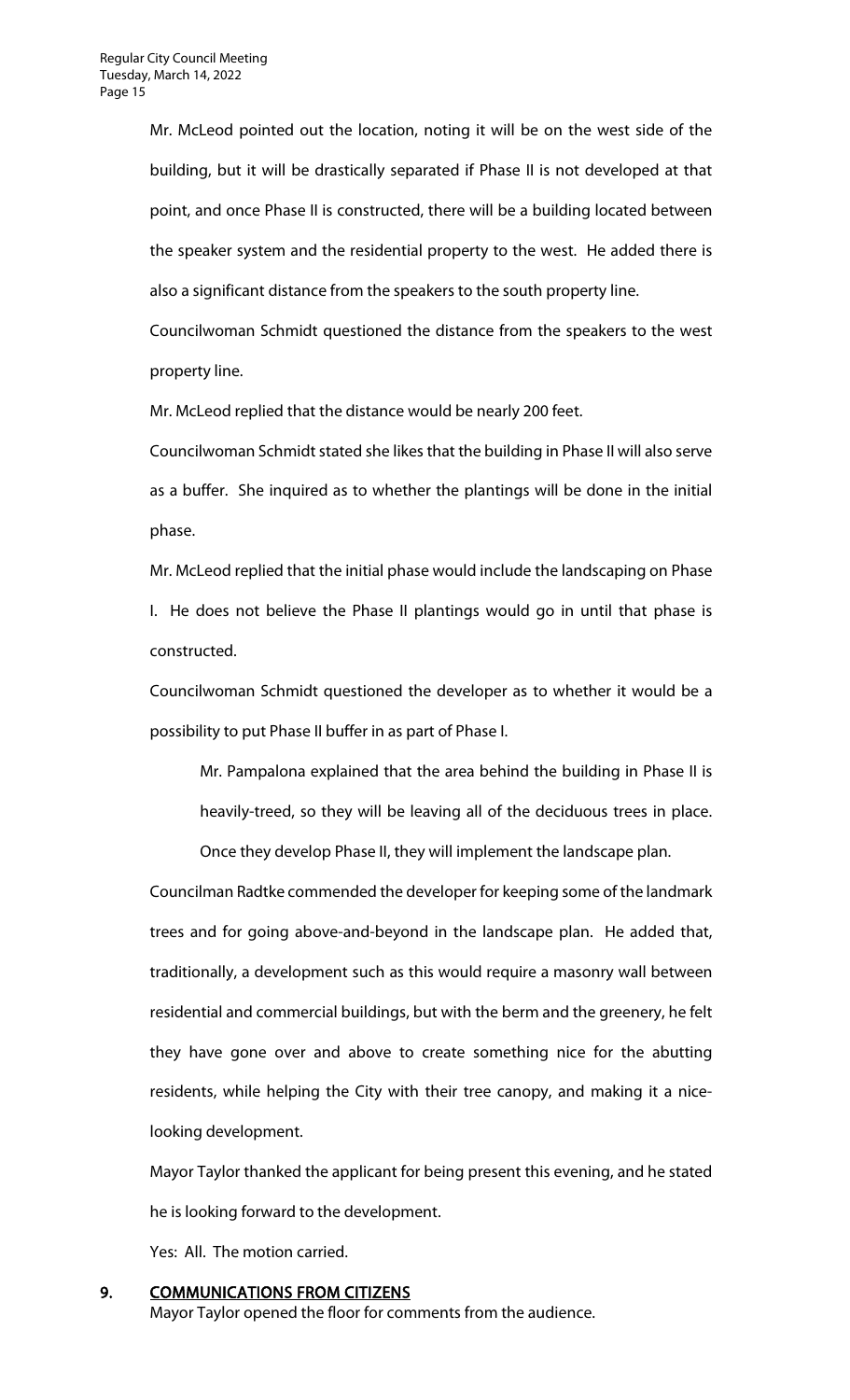- Nathan Inks talked about speeding on Ryan Road; suggested pursuing a "road diet," with a reduction of lanes or the width of lanes; suggested looking into roundabouts, would slow down speeds and increase traffic volumes; asked if the city is paying for roads to enable people to drive through the city instead of to or from the city.
- Brandy Wright agreed with suggestion by Mr. Inks; cannot encourage walkability on streets with speeding cars; need to look at decreasing speeding to make the roads more walkable.
- Sanaa Elias stated she lives near Ryan and has not witnessed speeding problems; spoke on recent addition of Article 1 to Chapter 25 of the City Code; expressed her objections; upset this was introduced during winter months, making it difficult to get signatures from residents opposing it.
- Jazmine Early spoke on recent amendment to City Code; requested additional time to obtain more signatures in opposition to that amendment.
- Ken Nelson spoke on the petition mentioned by Ms. Early, which was asking that this be brought to a vote of the people rather than Council; he referred to several local projects and stated they passed even though he did not hear anyone speak in favor of them; talked about a recall petition.
- Peter Waltham Council members averaged 9,000 and 12,000 votes each at the last city election; voters supported the Mayor and Council members, that represents more than seven people in favor of the recent ordinance amendment; emphasized people voted for those who represent them.
- Daniel agreed with Councilman Radtke on his comments about the CDBG allocations and questioned why the allocations are always to the same organizations or to one project.

Mayor Taylor clarified that this portion of the meeting allows the public to speak

on any topic germane to city business as long as it is not an item on that agenda. He indicated if someone wanted to make comments on the CDBG allocations, they would have had to have done so during the portion of the meeting in which it was deliberated. He thanked Daniel for making his point, and he added that Council members may address it at the end of the meeting when they have an opportunity

to speak.

### 10. REPORTS FROM CITY ADMINISTRATION AND CITY COUNCIL

Mr. Vanderpool responded to Mr. Inks and encouraged him to attend the City Council meeting scheduled for April 5, 2022, when they will have the next round of ARPA funding recommendations for City Council's consideration. One of the items in that plan is an allocation of \$100,000 to hire a very experienced traffic consultant to look at traffic-calming across the City, not only on major roads but also on neighborhood roads. Some of the ideas they would be looking at would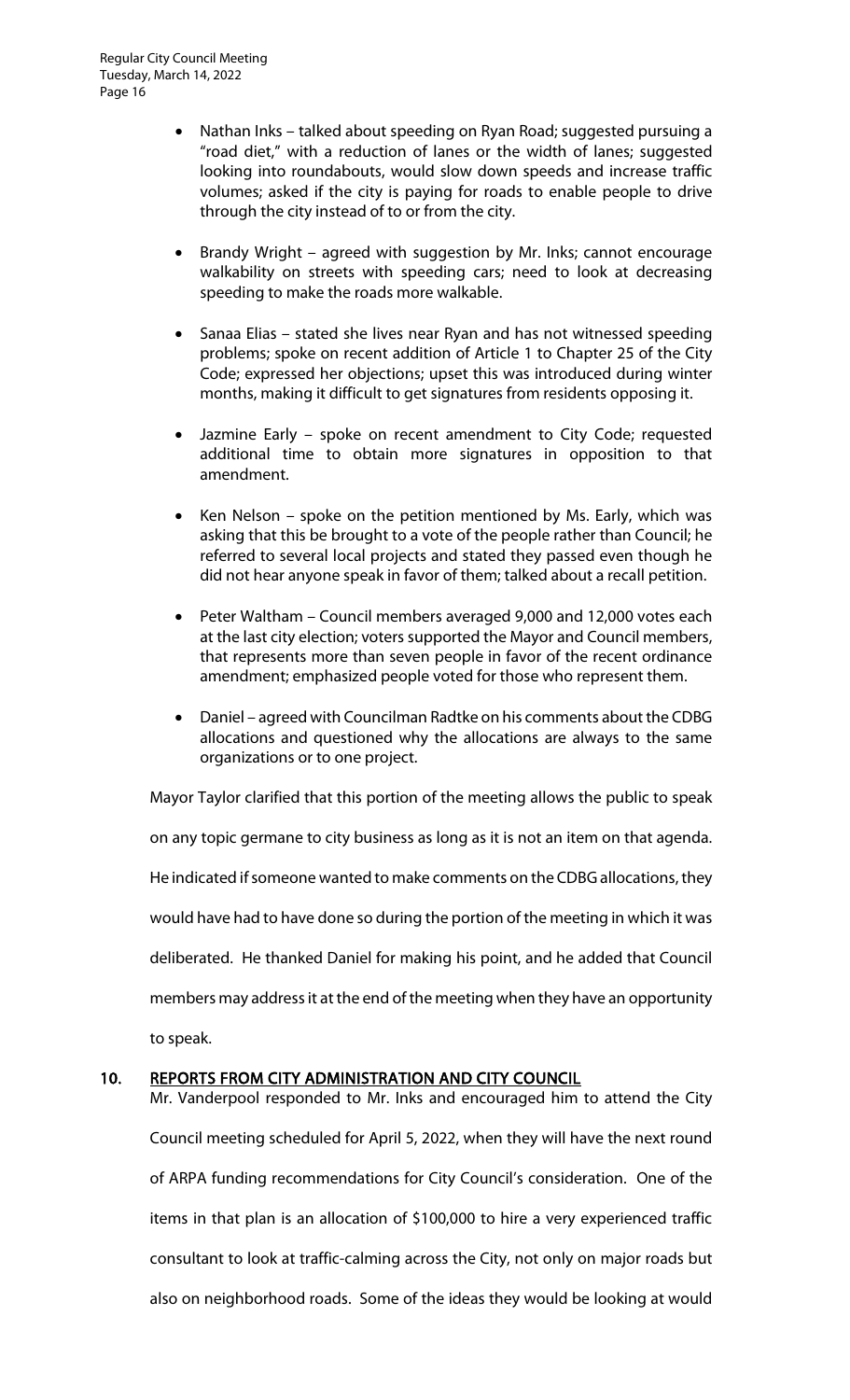include traditional roundabouts, as well as smaller neighborhood roundabouts and circles, and pedestrian islands, as well as others. He understands a lot of it involves long-term initiatives and requires a lot of funding, but they need to start somewhere. He hopes that it will be finalized in their final ARPA approval, and he is pleased it is included in the recommendation, although City Council will ultimately have to approve it. He stated there are twelve entities receiving Community Development Block Grant funding, and the Community Action Committee goes through a process where they publicize applications and encourage not-for-profits to submit requests for grant funding. They try to get as many organizations involved as possible. He noted on an earlier round of CDBG funding, they had many businesses across the City that received that funding that benefited their low- to moderate-income employees. He assured the committee does the best they can, and they can talk about ideas for improvement moving forward.

Councilwoman Schmidt stated without objection from her colleagues on Council, she would like to direct City Administration to come up with a Resolution to send to Governor Whitmer, state legislators, and the Great Lakes Water Authority. She explained they were given notification this week that over the past ten years, the Sterling Heights rate payers have subsidized \$2.7 million to the City of Highland Park for their non-payment of water. She stressed this is deplorable and something needs to be done. She is aware of multiple lawsuits, and Finance Director Jennifer Varney sent a letter to the Governor, but she felt Council needs to send a Resolution to stress this is not right, and the City's rate payers deserve better. She questioned what would happen if Sterling Heights rate payers stopped paying their water bills, and who would subsidize them. She stated there are corporations and residents in Highland Park that are not paying their water bills, and she felt enough is enough.

Mayor Taylor agreed a Resolution is a wonderful idea. He added that Macomb County Public Works Commissioner Candace Miller is looking into this as well. He has received some communications from her about formulating a plan, and they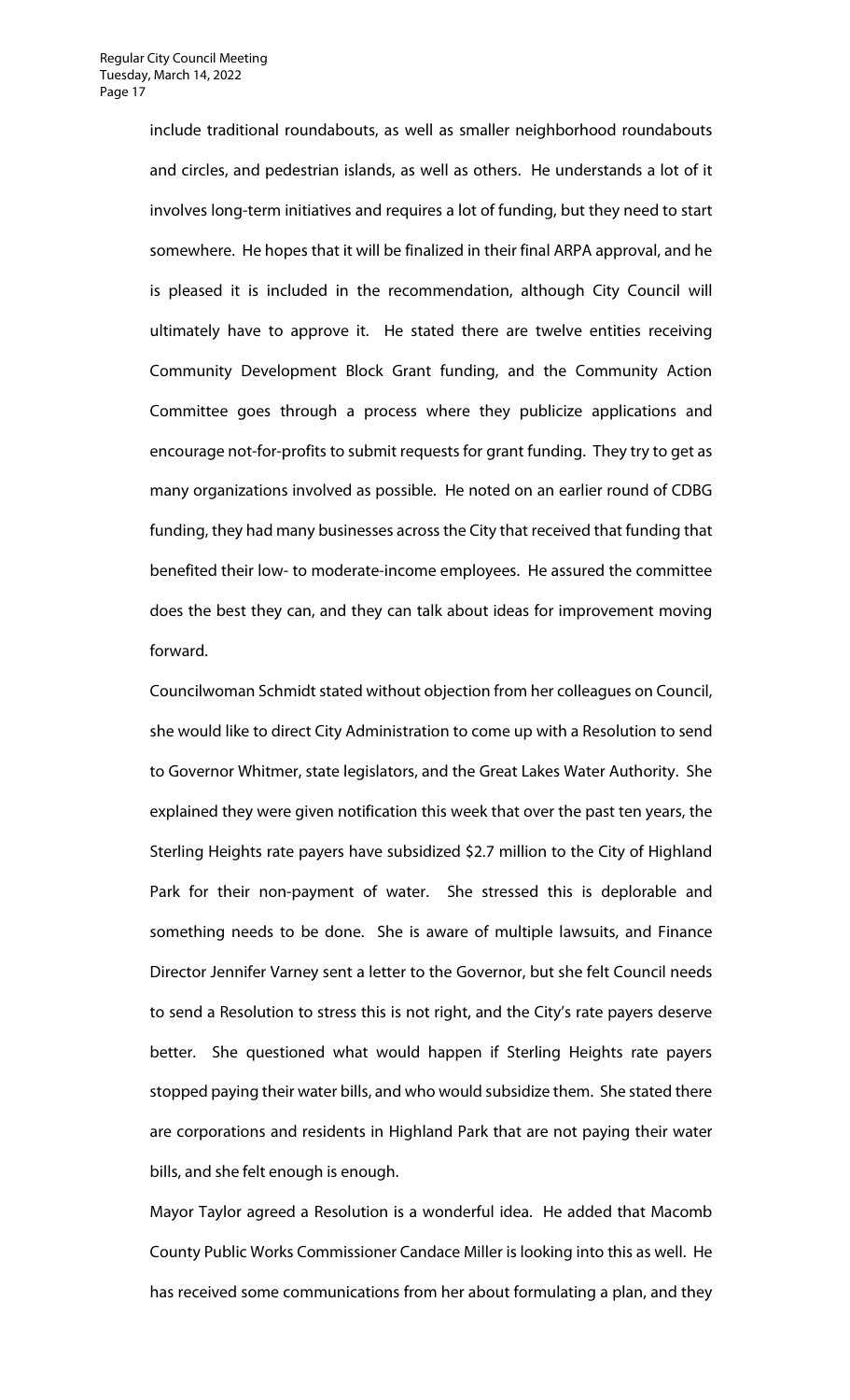have a meeting scheduled for next week with Ms. Miller, members of her staff, as well as mayors and supervisors throughout the County to talk about what they can do. He agreed it is unfair that an entire city can stop paying for their water, and that cost can get passed on to other communities.

Councilwoman Ziarko was in full agreement, and stressed they need to do something. She questioned what would happen if Sterling Heights and all other local communities stop paying a portion of their water bills to subsidize this amount. She complained this has been in court for a number of years, and she questioned what they can do to speed up the process.

Councilman Radtke stated he is in full agreement, and he requested a Resolution be put on the next City Council agenda.

Councilwoman Schmidt clarified that is what she has requested.

Councilman Radtke agreed the City should not be required to pay the bills for another city that does not pay them. He agreed with Councilwoman Ziarko that possibly Sterling Heights should withhold a portion, letting them know that the City's residents should not be forced to subsidize Highland Park. He read in the newspaper that Highland Park is looking for \$90 million to restart their water plant, and he did not know how a city of 10,000 residents will find that money to create a water authority. He stressed until that time, they will be part of the Great Lakes Water Authority (GLWA) and should be forced to pay their share.

Mayor Taylor thanked Councilwoman Schmidt for bringing this to their attention, and he felt there is clear and unanimous support for a Resolution.

Councilwoman Ziarko questioned whether there are any openings on the Youth Advisory Board.

City Clerk Melanie Ryska replied she does not believe there are any openings at this time, but she indicated she would have to check to make sure.

Councilwoman Ziarko stated that Daniel (resident/ Boy Scout who spoke earlier during Public Comments) and Peter might be interested or qualified to fill out an application for that Board. She added the City would like to hear their input in other areas as well.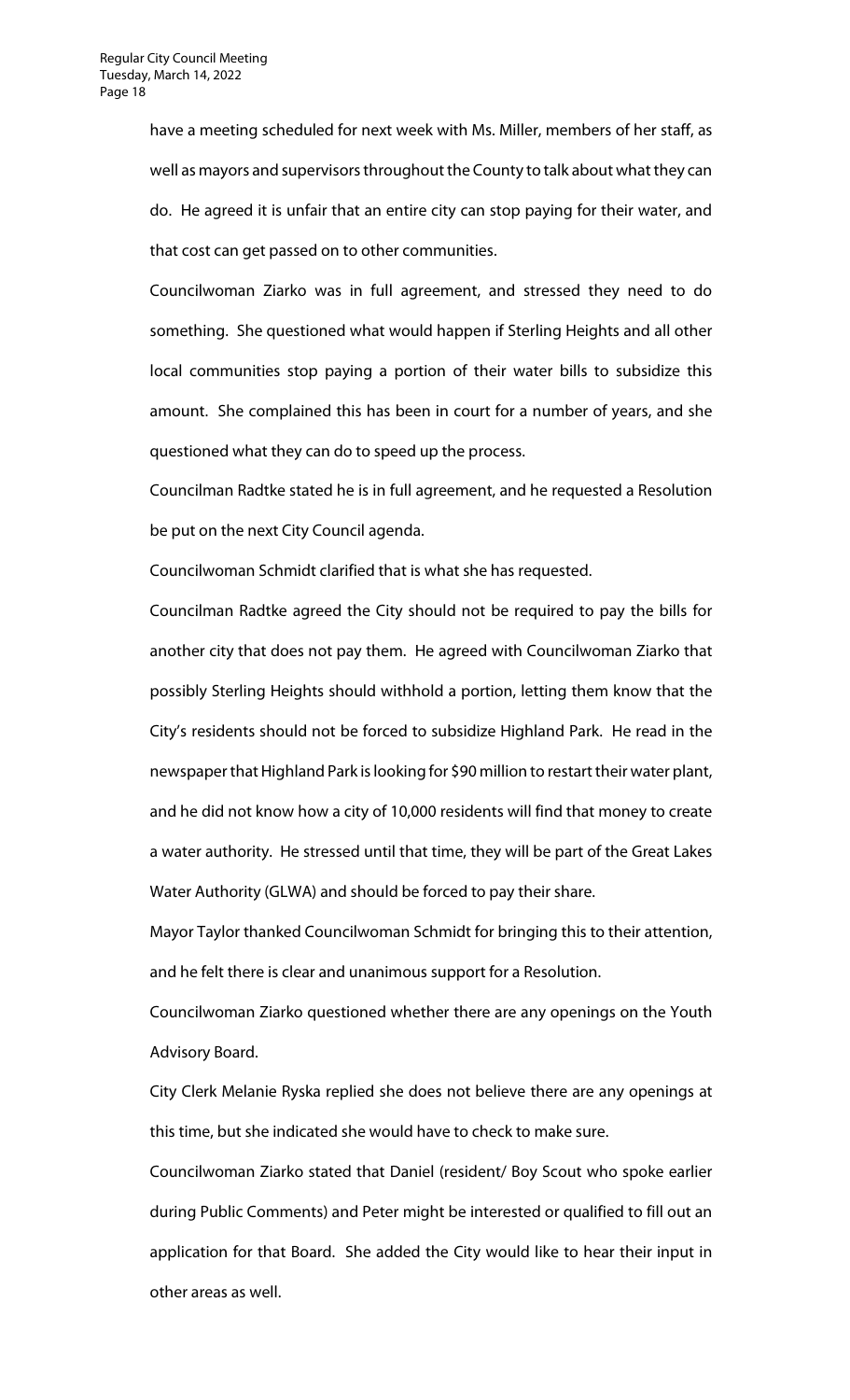Mayor Taylor stated if they are interested in more information about the Youth Advisory Board, they can provide Clerk Ryska with their contact information.

Councilman Radtke gave credit to the Boy Scouts in Sterling Heights and all of the work they are doing, noting he was a Boy Scout when he was younger. He commended Daniel for the tremendous job he did in addressing City Council and getting his point across, and he should be proud of himself.

Councilman Radtke stated he is happy that the human rights ordinance will go into effect, and he assured it does not give any special privileges to anyone. He clarified it protects human rights for everyone because everyone has a right to live here in peace and harmony and not be discriminated against. He stated they should all be proud of it. He reminded that City Council members were reelected by the voters, and this was discussed before, during, and after the election. He added that he started talking about this when he first started coming to Council meetings in 2013, so anyone who voted for him knew he was in favor of this. He commented that the fact some residents could not gather enough signatures shows how little the support is for repealing this ordinance in this community.

Councilman Radtke stated he has attended several Planning Commission meetings when they discussed their Planned Unit Development (PUD) requirements, as well as other requirements, and he requested, without objection, that Administration present a report on parking minimums in Sterling Heights as well as comparable cities such as Ann Arbor, Royal Oak, Ferndale, and Dearborn. He noted that a lot of the developments coming before Planning Commission have too much parking, and he stressed this needs to be "right-sized". He cited the example of Meijer at 16 Mile and Van Dyke, where there is excessive parking. In the last several years, they have constructed six outbuildings in their parking lot, and there is still too much parking. He stressed the parking lot is never at eighty percent capacity. He hopes they will be able to change the City ordinances and commented that if parking is not used sixty to seventy percent of the time, it is wasted space. He asked the City to prepare that report, without objection.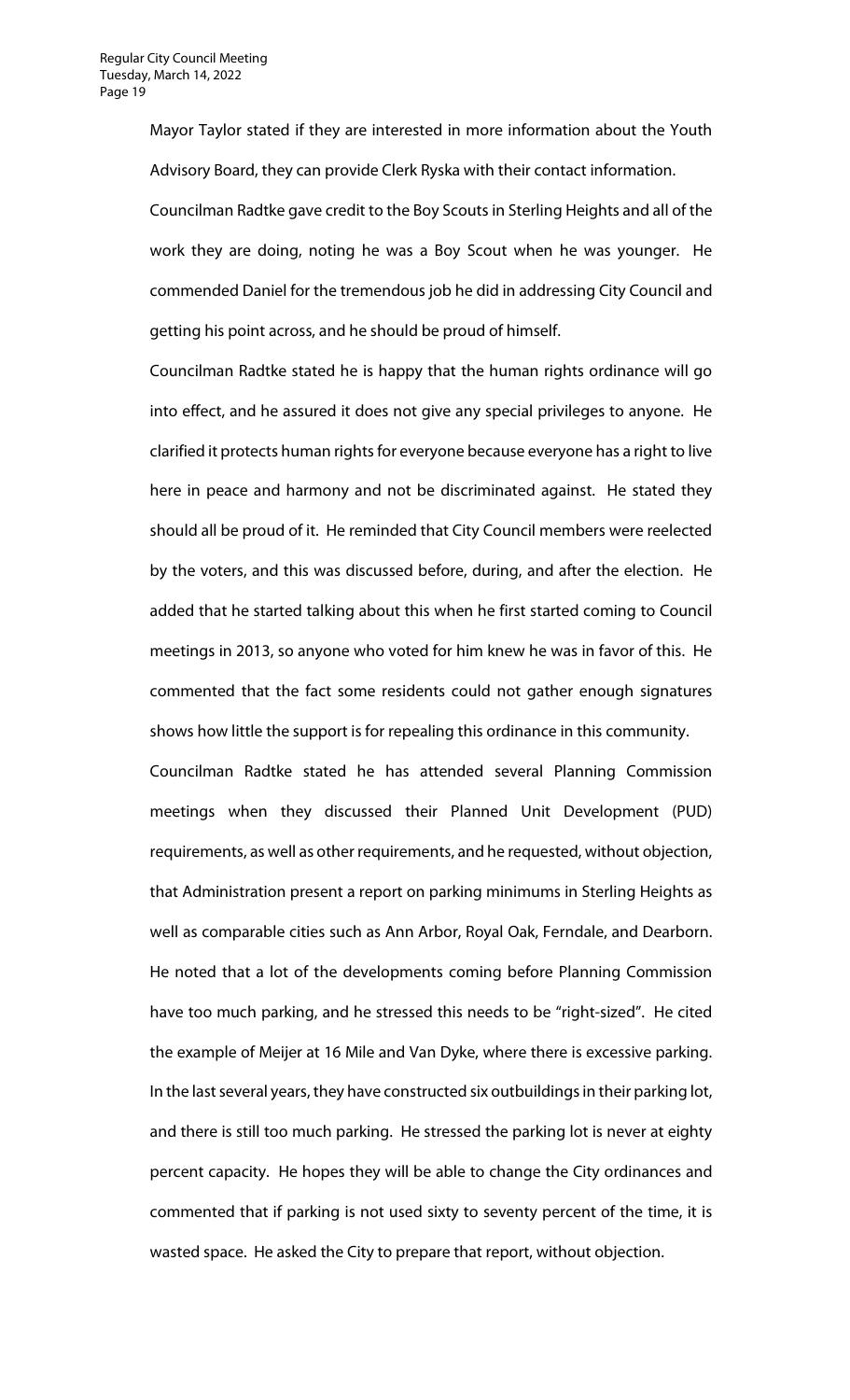Councilwoman Ziarko questioned whether this is just a report being requested, and verified they are not changing anything.

Councilman Radtke confirmed he would like to see a report first.

Mayor Taylor noted there are no objections, so he felt there is direction for Mr. Vanderpool.

Councilman Radtke stated he was given the PUD ordinance for Charlevoix, Michigan. He anticipates the City will have a lot of PUD applications with mixed uses, and he would like to investigate an affordable housing component to these projects. He noted that City Council has approved PILOT (Payment in Lieu of Taxes) developments and other affordable housing throughout the City, but he noted that other cities are requiring that in new buildings, one or two units are to be put aside for affordable housing purposes. This does not concentrate affordable housing in one area of the city, but instead it becomes a component of all large PUDs and apartment complexes. This allows people of all incomes to have opportunities to live across the city, and it allows people who work in Sterling Heights the ability to live within thirty minutes to an hour of where they work. He recalled the City approving developments of \$400,000 houses and a lot of new construction, but he would like it engrained in their ordinances that these big buildings should have affordable housing available across the community. He stated without objection, he would like Administration to prepare a report on what other cities are doing, and possible ways they can change their ordinance to encourage more affordable housing.

Mayor Taylor asked Council members if there was any objection to this request, but no one objected.

Councilman Radtke noted that most of City Council will be attending the Michigan Capital Conference this week to lobby legislators and learn more about public policy, including how to spend ARPA funds. He assured the Council members are working hard for the residents of Sterling Heights.

Councilman Yanez questioned the interoffice memorandum on landscaping contract analysis that was marked confidential, and whether that means they